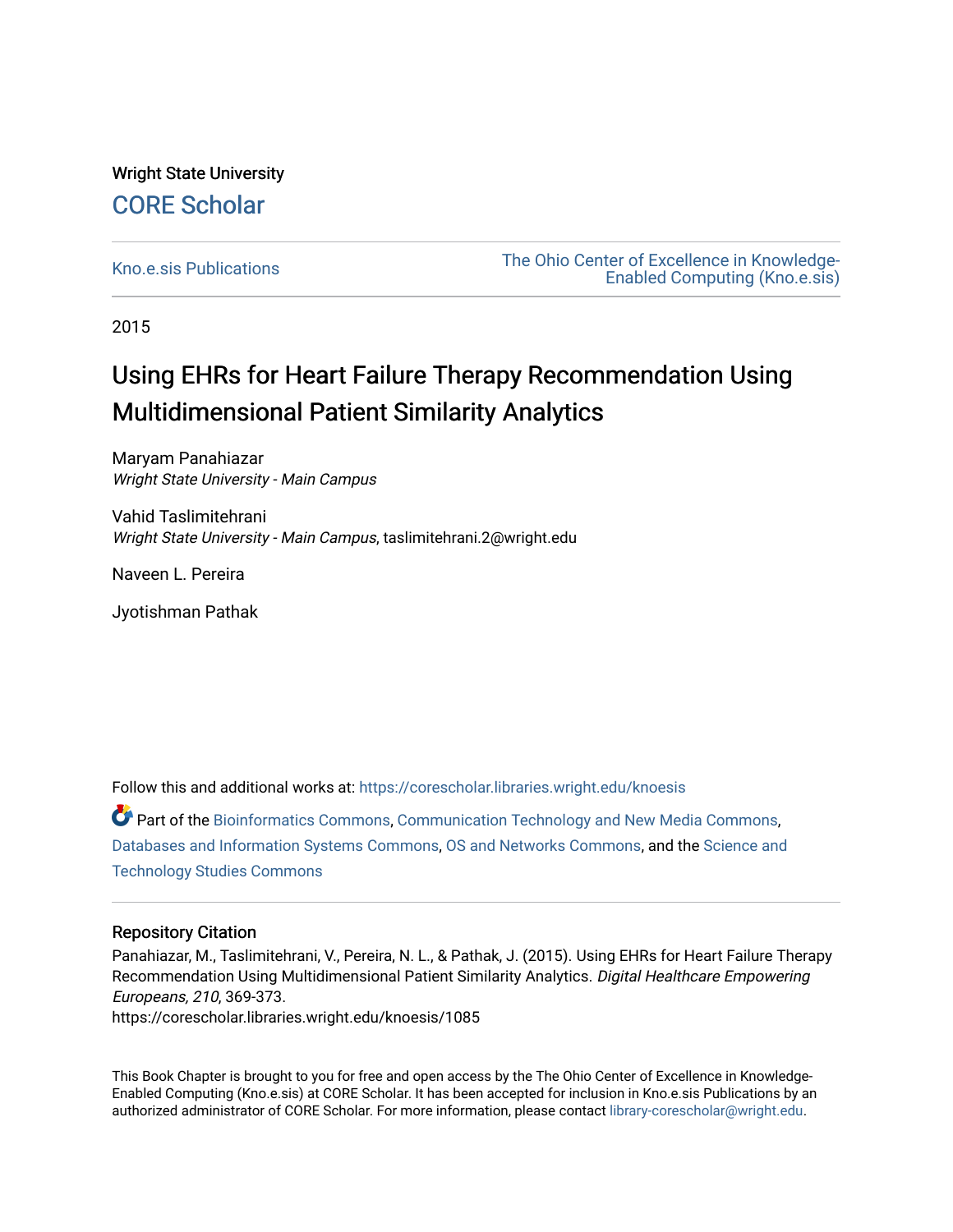*Digital Healthcare Empowering Europeans R. Cornet et al. (Eds.) © 2015 European Federation for Medical Informatics (EFMI). This article is published online with Open Access by IOS Press and distributed under the terms of the Creative Commons Attribution Non-Commercial License. doi:10.3233/978-1-61499-512-8-369*

# Using EHRs for Heart Failure Therapy Recommendation Using Multidimensional Patient Similarity Analytics

Maryam Panahiazar, Ph.D.<sup>\*</sup>, Vahid Taslimitehrani<sup>\*</sup>, Naveen L. Pereira, M.D.<sup>†</sup> wanyani i anamazai, 1 n. D. yeang Tashimichian  $^{\circ}$ , and Jyotishman Pathak, Ph.D.<sup>\*</sup>

 Center for the Science of Health Care Delivery, Mayo Clinic, Rochester, MN, USA

† Division of Cardiovascular Diseases, Mayo Clinic, Rochester, MN, USA

Abstract. Electronic Health Records (EHRs) contain a wealth of information about an individual patient's diagnosis, treatment and health outcomes. This information can be leveraged effectively to identify patients who are similar to each for disease diagnosis and prognosis. In recent years, several machine learning methods<sup>1</sup> have been proposed to assessing patient similarity, although the techniques have primarily focused on the use of patient diagnoses data from EHRs for the learning task. In this study, we develop a multidimensional patient similarity assessment technique that leverages multiple types of information from the EHR and predicts a medication plan for each new patient based on prior knowledge and data from similar patients. In our algorithm, patients have been clustered into different groups using a hierarchical clustering approach and subsequently have been assigned a medication plan based on the similarity index to the overall patient population. We evaluated the performance of our approach on a cohort of heart failure patients  $(N=1386)$  identified from EHR data at Mayo Clinic and achieved an AUC of 0.74. Our results suggest that it is feasible to harness population-based information from EHRs for an individual patient-specific assessment.

Keywords: patient similarity; electronic health records; heart failure.

#### Introduction

In Precision Medicine, the ability to match the right drug with the right dose to the right patient at the right time is vital<sup>2</sup>. This could be facilitated with the comparison of a new patient with patients having similar characteristics such as co-morbidities and pharmacotherapies. In the recent past, several statistical and machine learning methods have been proposed<sup>3,4</sup> for analyzing patient similarity. However, the focus has primarily been on applying diagnosis data from EHR for the learning task. In this work, we adopt a more holistic view, and consider different sources of information from EHR including lab results, medications, comorbidities and demographics to develop a multidimensional approach for assessing patient similarity using machine learning techniques. The similarity assessment has the potential to aid clinical decision-making and therapy recommendation at the point-of-care. In particular, we applied a multidimensional patient similarity technique to investigate response to therapy in patients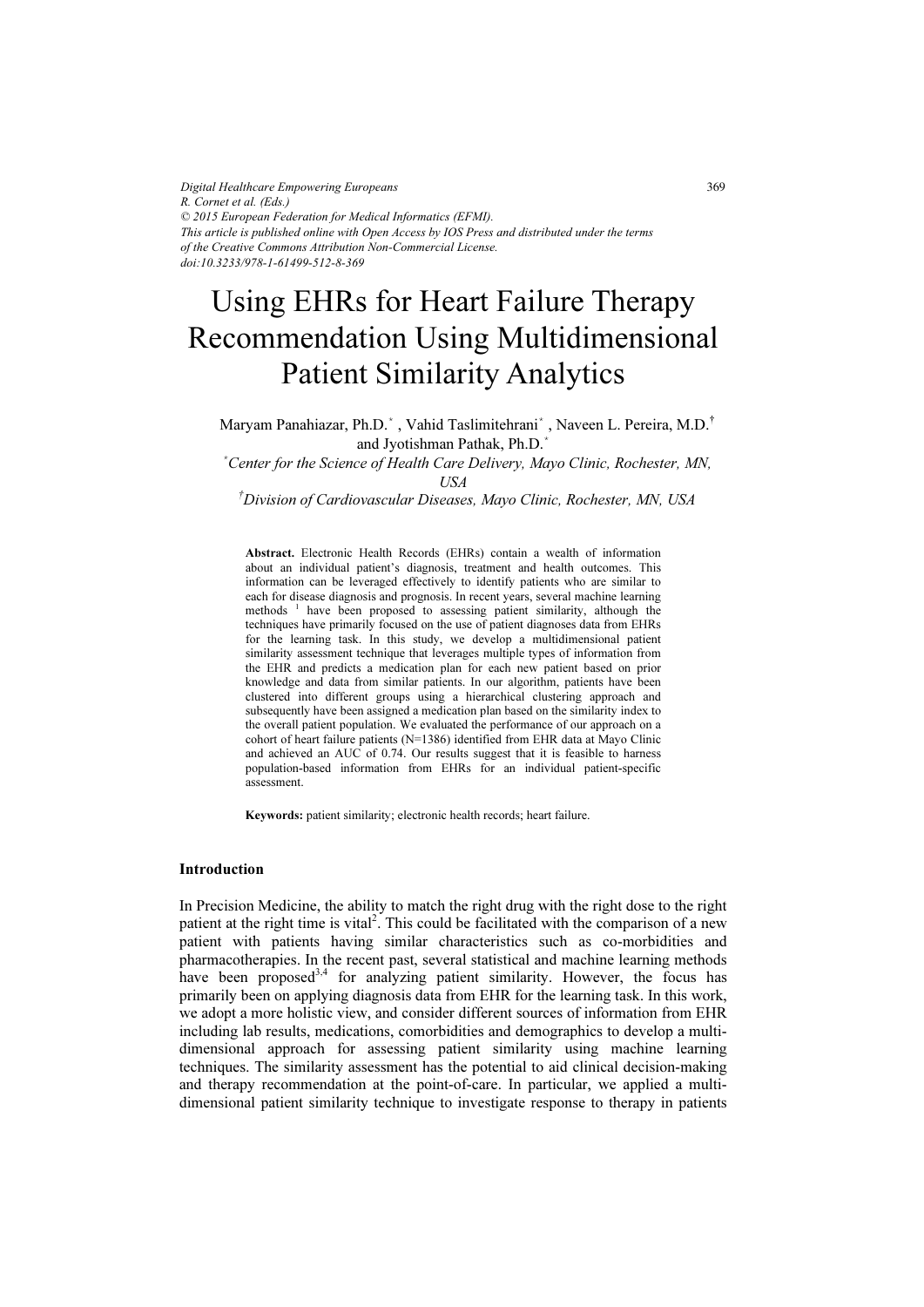diagnosed with Heart Failure (HF) using various characteristics In the following sections, we describe our methodology for multi-dimensional similarity assessment and present preliminary findings on a cohort of HF patients (N=1386) derived from EHR data at Mayo Clinic.

### 1. Methods

In this study, we consider following variables from the EHR data to study and categorize the patients:

- Lab results including Lymphocytes, Cholesterol, Sodium and Hemoglobin.
- Medications including Angiotensin Converting Enzyme (ACE) inhibitors, Angiotensin Receptor Blockers (ARBs), β-adrenoceptor antagonists, (β-blockers), Statins, and Calcium Channel Blockers (CCBs).
- Demographics including age, gender, ethnicity and race.
- 26 co-morbid conditions as defined by the Chronic Conditions Data Warehouse from the Center for Medicare and Medicaid Services.<sup>5</sup>
- Echocardiogram measurements including ejection fraction.
- Vital signs including blood pressure, and body mass index (BMI).

For identifying a cohort of HF patients, we applied four eligibility criteria: (1) A diagnosis of HF based on the ICD-9-CM code (428.x); (2) An ejection fraction (EF) measurement less than 50% within one month of the HF diagnosis; (3) Another EF measurement between 6 months and 15 month after the first EF measurement; and (4) No prior diagnosis of coronary artery disease, myocarditis, cardiomyopathy and aortic or mitral stenosis. From a cohort of 119,749 Mayo Clinic patients between 1993 and 2013, we identified 7827 patients with a diagnosis of HF (criteria 1). After applying criteria 2--4 and excluding 673 patients due to incomplete data, our final study cohort had N=1386 patients with HF. Table 1 represents the characteristics of the study cohort. We developed the following criteria to define response to HF therapy: Patients are under the "poor" response to therapy cateogory if the individual has less than  $10\%$ increase in their EF measurement(s) within 12 months after HF treatment initiation. Patients are under the "good" response to therapy category if the individual has at least 10% increase in their EF measurement(s) within 12 months after HF treatment initiation.

We designed two different approaches to measure the patient similarity and prediction of an appropriate treatment plan. The main difference between these two approaches is the way we cluster the patients. In the first approach, we cluster patients using two standard clustering algorithms  $(K$ -means and hierarchical clustering) $<sup>6</sup>$  and in</sup> the second approach, patients are clustered using a supervised technique based on the medication plan. We summarize these approaches as follows: (1) Split patients based on their response to medication (Good vs. Poor response categories as defined above). (2) Cluster patients that responded to medication using two different techniques: unsupervised and supervised (a) Unsupervised clustering including k-means and hierarchical clustering and (b) Supervised clustering using the medication plan as class variable. (c) Assign a label to each cluster, if the clustering is done by the unsupervised technique. We identified the label of each cluster based on the most frequent medication plan. (d) Measure the similarity of the new patient with each cluster created in the previous steps in order to determine the medication plan of each new patient. To measure the similarity of a new patient with each cluster, we propose a generalized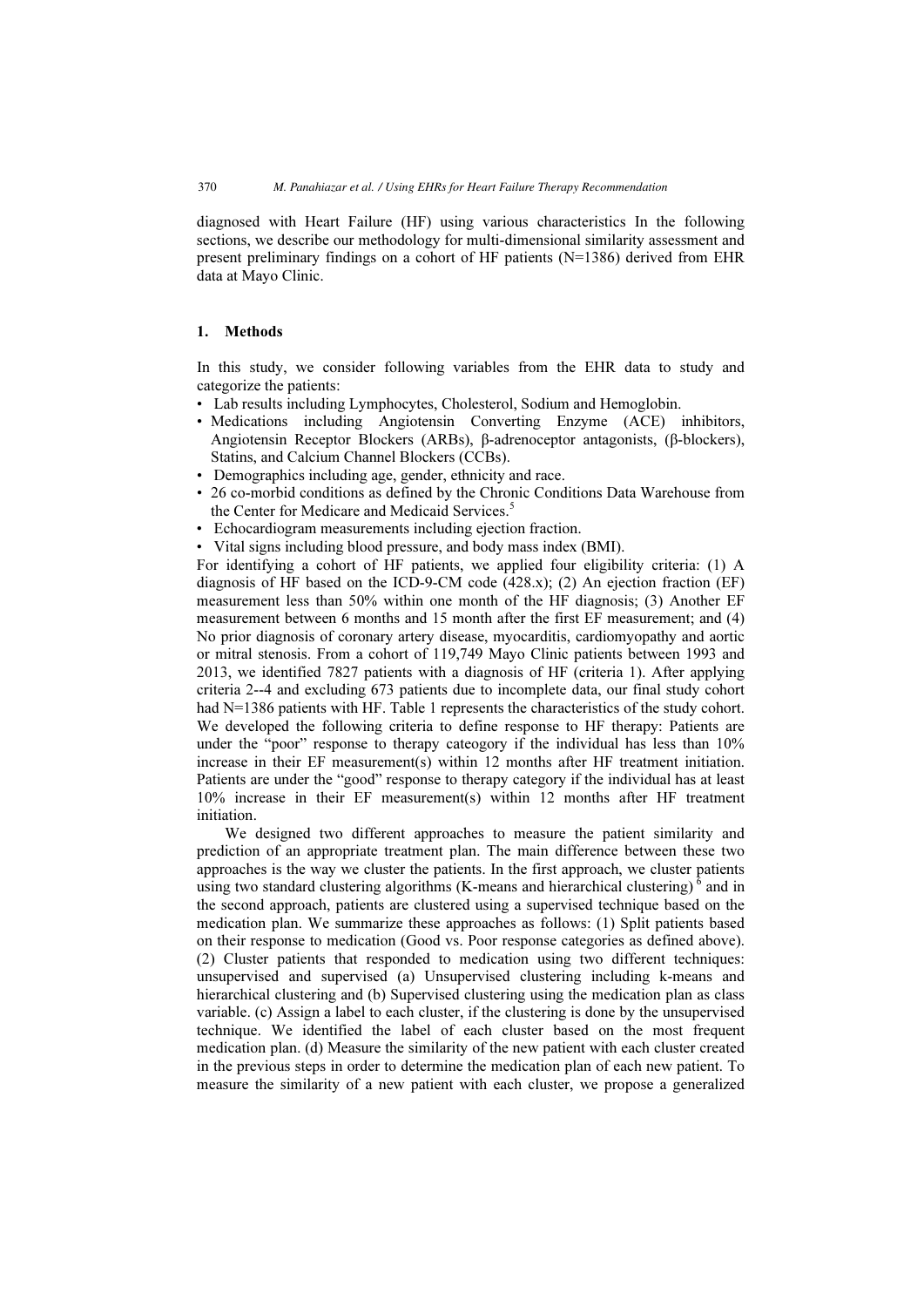| <b>Characteristics</b>   | Value         | <b>Characteristics</b>  | Value   | <b>Characteristics</b> | Value      |
|--------------------------|---------------|-------------------------|---------|------------------------|------------|
| Age (years)              | $77 + 13$     | Myocardial infarction   | 28.1%   | Depression             | 22%        |
| Sex (male)               | 65            | Acquired hypothyroidism | 15.9%   | Glaucoma               | $8.6\%$    |
| Race (White)             | 96%           | Alzheimer               | 49.9%   | Hypertension           | 82.8%      |
| Ethnicity                | 90            | Atrial fibrillation     | 50.8%   | Hyperlipidemia         | 78.9%      |
| <b>BMI</b>               | $28.4 + 10.8$ | Anemia                  |         | Ischemic heart         | 71.2%      |
| Ejection Fraction (EF) % | $37 + 9.8$    | Benign prostatic        | 10.3%   | Osteoporosis           | 12.7%      |
| Hemoglobin g/dL          | $13 + 1.9$    | <b>Breast Cancer</b>    | $1.2\%$ | Prostate cancer        | 6%         |
| Sodium mEq/L             | $140 + 6.9$   | Chronic Kidney Disease  | 53.2%   | Pulmonary disease      | 24.9%      |
| Cholesterol mg/dL        | 155+42        | Cataract                | 28.2%   | Rheumatoid Arthritis   | 38.6%      |
| Lymphocytes $x10(9)/L$   | $1.53 + 0.78$ | Colorectal Cancer       | $0.9\%$ | Stroke                 | 11.4%      |
| Asthma                   | 9%            | Diabetes                | 40.6%   | Sys Blood Pres.        | $121 + 23$ |

Table 1: Patient Characteristics for Heart Failure Study Cohort (N=1386 unique patients)

Mahalanobis distance<sup>7</sup>. (e) Rank the similarities and choose the most similar cluster to the new patient. And finally, (f) Recommend the medication plan of the most similar cluster to the new patient.

We use  $X_i = [x_{i,1},...,x_{i,n}] \in \mathbb{R}^{i \times d}$  to represent the feature vector of patient i, where  $i = 1, ..., n$  and n is the number of patients and d is the number of features.  $y_i$  is the label assigned to the patient *i* with  $y_i \in \{1,2,...,L\}$  and *L* is number of class labels and in our case, the number of medication plans. Medication plan is based on using drug or combination of drugs with specific dosages during the treatment. The generalized Mahalanobis distance between patient  $X_i$  and cluster C with means  $\mu = {\mu_1, ..., \mu_n}$  are defined as follows

$$
d_S(X_i, C) = \sqrt{(X_i - \mu)^T S(X_i - \mu)}
$$

where  $S \in \mathbb{R}^{d \times d}$  is a Symmetric Positive Semi-Definite (SPSD) matrix. We use the Mahalanobis distance to measure the similarity between a patient and a cluster of patients to find out which cluster is the most similar ones to selected patient.

#### 2. Results

Our objective in this study was to propose an approach to use patient similarity techniques in order to determine the medication plan for a new patient based on the EHR data. To this end, we defined a patient similarity framework, allowing us to exploit the similarity based medication recommendation. We calculated the distribution of medication plans in our cohort. 57% (N=790) of the patients responded to HF therapy and their EF measurements increased by at least 10% after six months from the first EF measurement and initiation of HF therapy. In our cohort, we detected 28 different medication plans as combination of 5 medication classes. The results show that the combination of ACEIs, BBs and Statins is the most popular medication plan in our cohort with  $17\%$  (N=241) of the patients being prescribed this combination therapy, and with more than  $50\%$  (N=118) demonstrating an improvement in EF by at least 10%. The next common plan is ACEIs and BBs. More than 12% (N=166) of the patients were prescribed ACEIs and BBs and 51% (N=85) of the patients demonstrated good response to therapy. Note that statins and BBs are commonly prescribed to HF patients, which affirm the clinical practice guidelines. Figure 1 represents the frequency of medication plans across different EF intervals. Each figure shows the first 5 frequent medication plans for specific EF values less than 50%.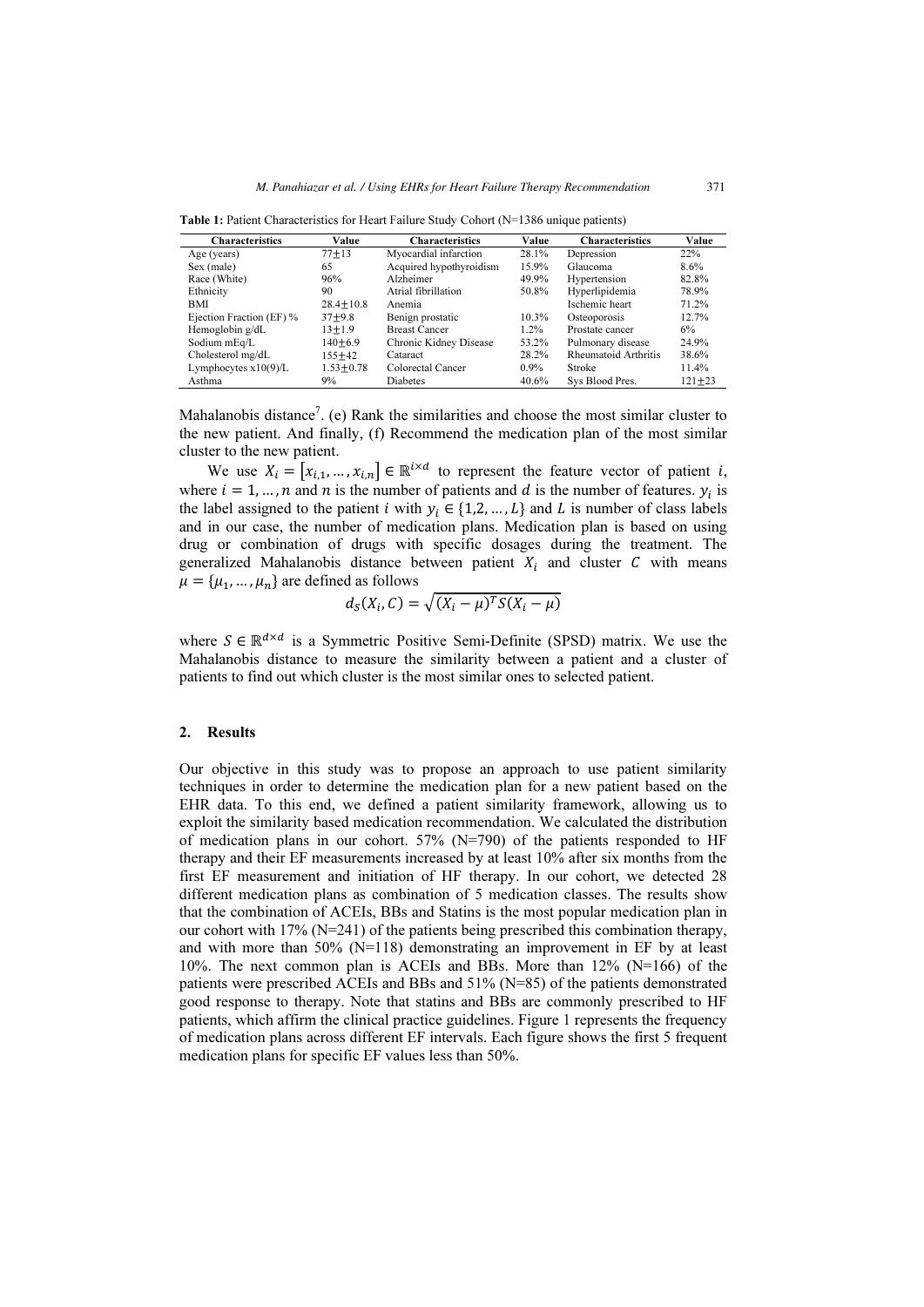

Figure 1: a) Medication Plans for Patients with  $EF < 10\%$ , b) Medication Plans for Patients with  $10\% \leq EF$  $\langle 20\% \rangle$ , c) Medication Plans for Patients with 30%  $\langle =EF \langle 40\% \rangle$ , d) Medication Plans for Patients with 40%  $\langle =$  $EF < 50%$ 

We calculated the AUC values for validating three different clustering approaches ervised clustering=0.74, hierarchical clustering=0.71 and k-means (supervised clustering=0.74, hierarchical clustering=0.71 and k-means clustering=0.69). To obtain robust area under curve (ROC) and avoid any chance of over fitting, we performed 10 fold cross validation in each run such that 70% (N=970) of the cohort was used to cluster patients and the remaining  $30\%$  (N=416) for testing and determining the medication plan. Then, we considered different cut points starting from 50% and finally calculated the average for each fold.

Regarding the validation process, it is noticeable that the training patients are clustered using different methods and then a medication plan is assigned to each test patient based on the similarity assessment. For unsupervised clustering, the number of clusters  $(N=7)$  in both k-means and hierarchical clustering is determined by cross validation analysis. Whereas for supervised clustering, due to a larger number of clusters  $(N=28)$  we applied agglomerative clustering to merge the smaller clusters with the bigger ones. If the number of patients under a specific medication plan or cluster is less than 5% of the whole population, we called it small cluster and merged it with one of the large clusters (more than 5% patients).

Our criterion to find a match to merge for each small cluster is similarity between the elements of each plan. For example, {Statins, CCB, ACE} as a small cluster is merged with {Statins, CCB, ACE, BB}. Although it is possible that small clusters are related to patients with very particular characteristics, we did not investigate those aspects in this study.

| Method       | <b>Specificity</b> | <b>Sensitivity</b> |      | Accuracy | AUC  |
|--------------|--------------------|--------------------|------|----------|------|
| Supervised   | 0.85               | 0.52               | 0.58 | 0.77     | 0.74 |
| Hierarchical | 0.79               | 0.5                | 0.56 | 0.73     | 0.71 |
| K-means      | . 74               | 0.49               | 0.54 |          | 0.69 |

Table 2: Performance of Different Approaches

Table 2 represents the performance of different approaches tried in our analysis. The results suggest that high specificity of different approaches leads to the creation of